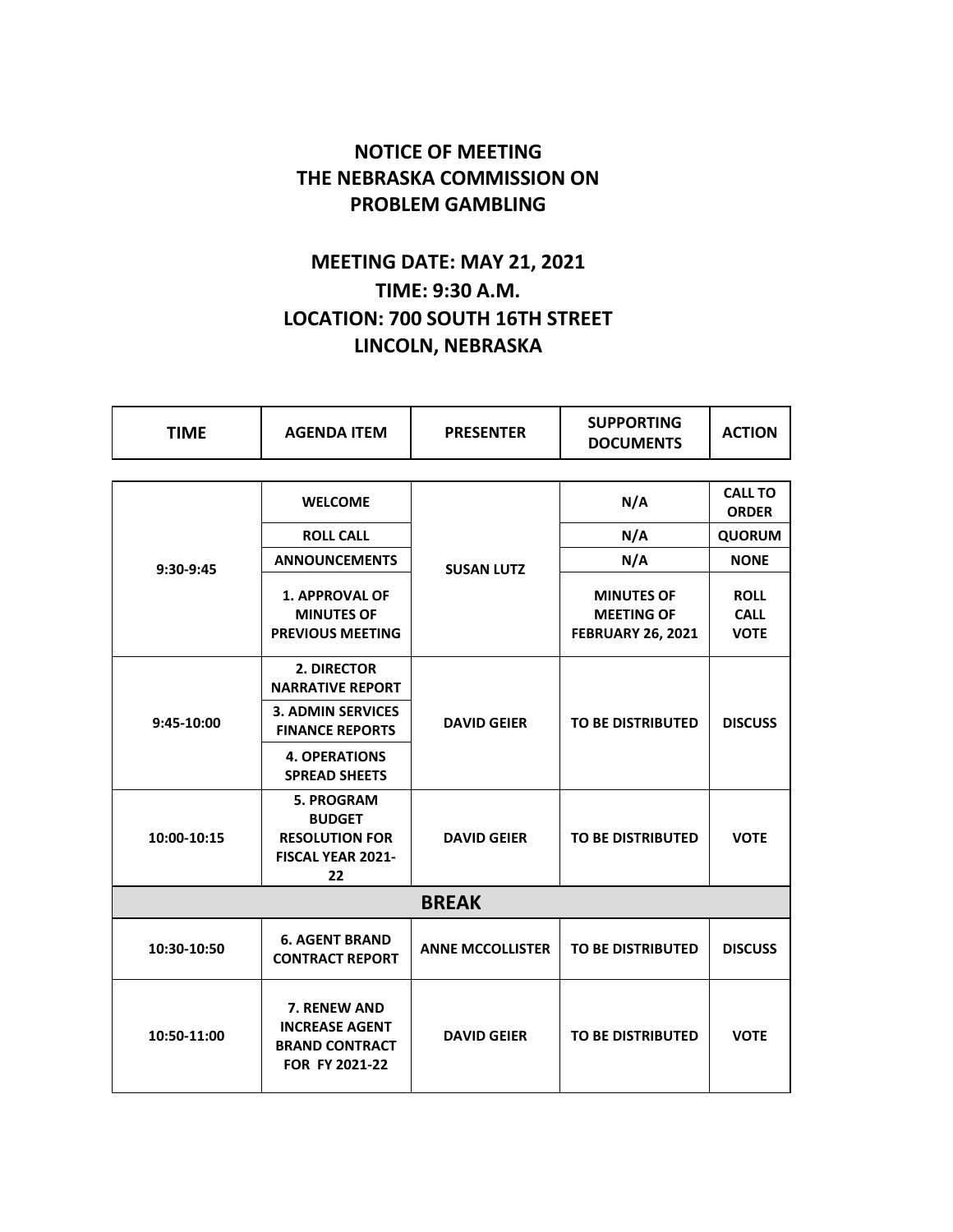## **THE ORDER OF CONSIDERATION OF THE AGENDA ITEMS AND THE AMOUNT OF TIME DEVOTED TO EACH IS SUBJECT TO RULING BY THE CHAIR. THE SEQUENCE OF AGENDA ITEMS AND SUGGESTED DURATION OF CONSIDERATION IS TENTATIVE. PUBLIC COMMENT WILL BE ALLOWED AT THE DISCRETION OF THE CHAIR.**

| 11:00-11:15            | <b>8. INCREASE</b><br><b>CONTRACT RATES</b><br><b>PAID FOR</b><br><b>COUNSELING NEXT</b><br><b>YEAR</b>     | <b>DAVID GEIER</b> | <b>TO BE DISTRIBUTED</b> | <b>VOTE</b> |  |  |  |
|------------------------|-------------------------------------------------------------------------------------------------------------|--------------------|--------------------------|-------------|--|--|--|
| 11:15-11:25            | <b>9. REVISION OF</b><br><b>CERTIFICATION</b><br><b>STANDARDS</b>                                           | <b>DAVID GEIER</b> | <b>TO BE DISTRIBUTED</b> | <b>VOTE</b> |  |  |  |
| 11:25-11:30            | <b>10. APPROVE</b><br><b>CERTIFICATION OF</b><br><b>CARLY SPRING</b>                                        | <b>DAVID GEIER</b> | <b>TO BE DISTRIBUTED</b> | <b>VOTE</b> |  |  |  |
| 11:30-11:35            | <b>11. INCREASE</b><br><b>AMOUNT OF</b><br><b>CURRENT YEAR</b><br><b>CONTRACTS FOR</b><br><b>COUNSELING</b> | <b>DAVID GEIER</b> | <b>TO BE DISTRIBUTED</b> | <b>VOTE</b> |  |  |  |
| 11:35-11:45            | <b>12. FINANCIAL</b><br><b>SUPPORT FOR</b><br><b>MIDWEST AND</b><br><b>NATIONAL</b><br><b>CONFERENCES</b>   | <b>DAVID GEIER</b> | <b>TO BE DISTRIBUTED</b> | <b>VOTE</b> |  |  |  |
| <b>BREAK FOR LUNCH</b> |                                                                                                             |                    |                          |             |  |  |  |
| 12:45-1:00             | <b>13. PAY AND</b><br><b>PERFORMANCE</b><br><b>REVIEW OF THE</b><br><b>POSITION OF</b><br><b>DIRECTOR</b>   | <b>SUSAN LUTZ</b>  | <b>TO BE DISTRIBUTED</b> | <b>VOTE</b> |  |  |  |
| 1:00                   | <b>14. OTHER NEW</b><br><b>BUSINESS:</b><br><b>SCHEDULE NEXT</b><br><b>MEETING</b>                          | <b>SUSAN LUTZ</b>  | <b>TO BE DISTRIBUTED</b> | <b>VOTE</b> |  |  |  |
| <b>ADJOURN</b>         |                                                                                                             |                    |                          |             |  |  |  |